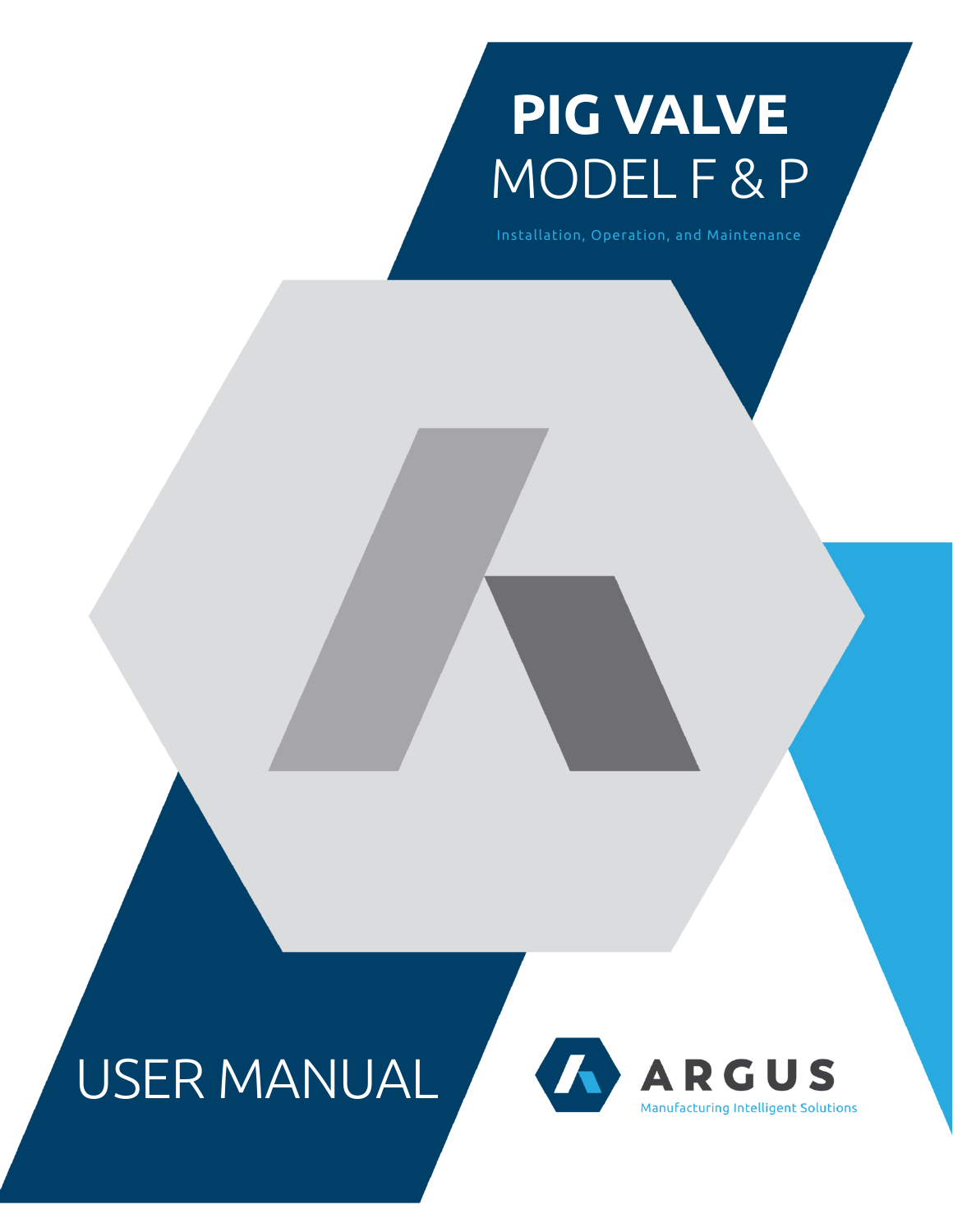### **Table of Contents**

| 1.0  |  |  |  |
|------|--|--|--|
| 2.0  |  |  |  |
| 3.0  |  |  |  |
| 4.0  |  |  |  |
| 5.0  |  |  |  |
| 5.1  |  |  |  |
| 5.2  |  |  |  |
| 6.0  |  |  |  |
| 6.1  |  |  |  |
| 6.2  |  |  |  |
| 6.3  |  |  |  |
| 7.0  |  |  |  |
| 7.1  |  |  |  |
| 7.2  |  |  |  |
| 7.3  |  |  |  |
| 7.4  |  |  |  |
| 8.0  |  |  |  |
| 9.0  |  |  |  |
| 9.1  |  |  |  |
| 9.2  |  |  |  |
| 9.3  |  |  |  |
| 9.4  |  |  |  |
| 9.5  |  |  |  |
| 9.6  |  |  |  |
| 10.0 |  |  |  |
| 11.0 |  |  |  |
| 11.1 |  |  |  |
| 11.2 |  |  |  |
| 11.3 |  |  |  |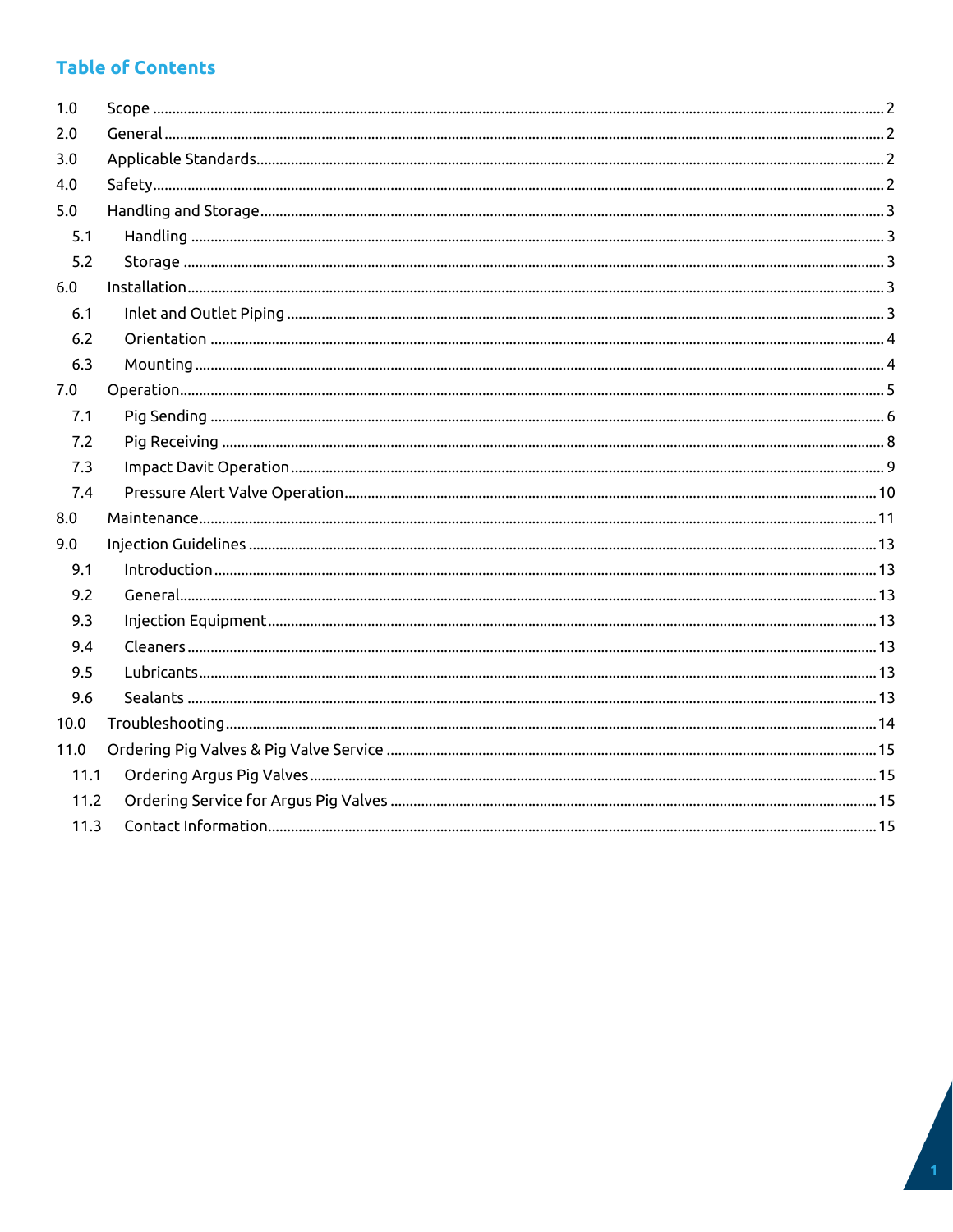## **PIG VALVE** MODEL F & P

#### <span id="page-2-0"></span>**1.0 Scope**

Argus manufactures Pig Ball Valves (Pig Valves) with threaded and/or flanged connections. This manual covers the installation, operation, and maintenance of Argus Pig Valves.

#### <span id="page-2-1"></span>**2.0 General**

Installation, operation, and maintenance of Pig Valves models F & P shall comply with the procedures as described in this manual.

The Pig Valve is a double block and bleed valve which allows pigs to be inserted and removed, providing a safe and convenient alternative to the traditional method of pigging operations (with valves, tees, and traps). This is made possible by having independent upstream and downstream seats which isolate the body cavity from the upstream and downstream pressures when the valve is "CLOSED". An entry plug located at the top of the Pig Valve main body allows pigs to be inserted into and removed from the flow line when the valve is in the closed position. The standard Argus Pig Valve is designed for:

- Operating temperature range is -50ºF (-46ºC) to +250ºF (+121ºC).
- Manufactured for sweet and sour service.
- Capable of sending and receiving "Bullet", "Scraper", and "Spherical" type pigs.

#### <span id="page-2-2"></span>**3.0 Applicable Standards**

The Pig Valve has been designed to meet the requirements of the following applicable standards:

- API 6D
- ISO 14313
- NACE MR0175
- ASME B16.5, B16.34, B31.3, & Section VIII
- API 598 MSS SP-25

Face to face dimensions meet API 6D specifications unless otherwise indicated (see "TB-PV-008" technical bulletin).

#### <span id="page-2-3"></span>**4.0 Safety**

Many routine procedures are potentially hazardous if executed incorrectly or in unsafe conditions, particularly when toxic/flammable product is present. Caution must also be exercised when high temperature and/or pressure exist in the system. The routine of sending a pig and receiving a pig, while not complex, requires prudence to prevent personal injury and/or damage to the equipment. The procedures detailed in this manual must be followed closely.

Other precautions that MUST be observed are listed below:

- Pig Valves MUST be suitable for the service conditions.
- Always follow government and site safety regulations.
- Use appropriate safety equipment and clothing, including eye protection, when operating the Pig Valve.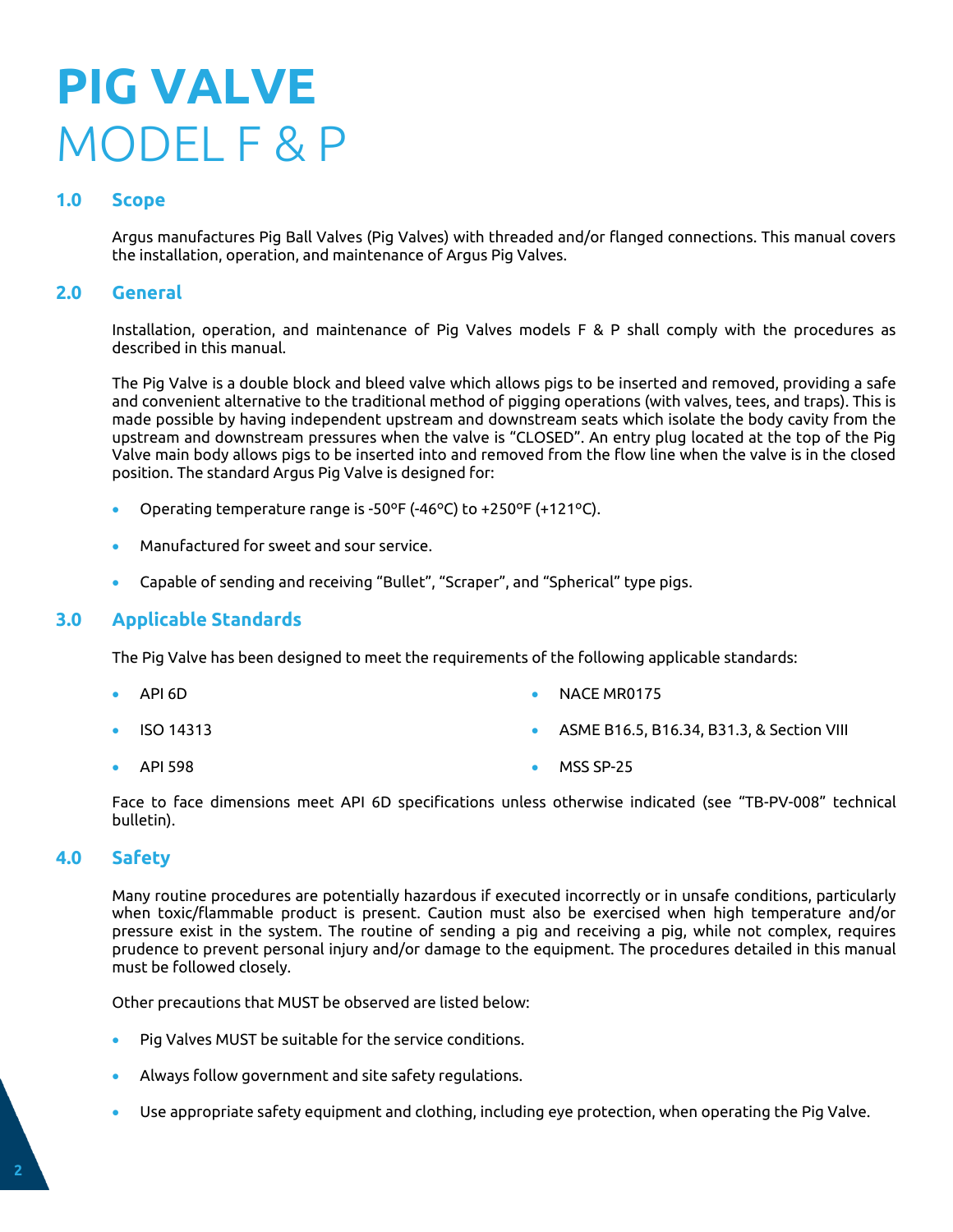- Stand clear when bleeding down the main body cavity and removing the entry plug, to prevent exposure to spray, splatter, or spillage of any hazardous media which may be contained inside the valve.
- Always use Argus O.E.M. parts for service and repair.
- Never strike the Pig Valve or attached equipment (except for hammer lug style entry plugs).
- All accessories attached to the Pig Valve MUST be suitable for the service conditions.
- Never install or remove accessories from a Pig Valve that is under pressure.

#### <span id="page-3-1"></span><span id="page-3-0"></span>**5.0 Handling and Storage**

#### **5.1 Handling**

- Do not lift the Pig Valve by any part of the gear operator, impact davit or any other accessories attached to the Pig Valve.
- Pig Valves, either crated or uncrated, should never be subjected to sharp impact. Specifically, the Pig Valve must not be bumped or dropped during installation.

#### <span id="page-3-2"></span>**5.2 Storage**

- Pig Valves should be stored in a clean dry environment and should be left on shipping pallets or in original packaging prior to installation.
- All flange protectors should remain in place until installation of Pig Valve.
- Pig Valves should be stored in the "FULLY OPEN" position (prevents damage to ball).

#### <span id="page-3-4"></span><span id="page-3-3"></span>**6.0 Installation**

#### **6.1 Inlet and Outlet Piping**

- Ensure the Pig Valve connections match (see nameplate on Pig Valve) the nominal size and pressure rating of the inlet and outlet piping connections (e.g. 4" 150 ASME Class RF flanged connection).
- It is the responsibility of the piping designer to address vibration, thermal effects, line stresses, supports or any other factors that may occur due to field conditions.
- The inlet and outlet piping connections shall be aligned in such a manner to minimize additional stresses due to Pig Valve installation.
- Determine if a by-pass line is necessary to prevent pressure build-up of flow line during the pigging operation.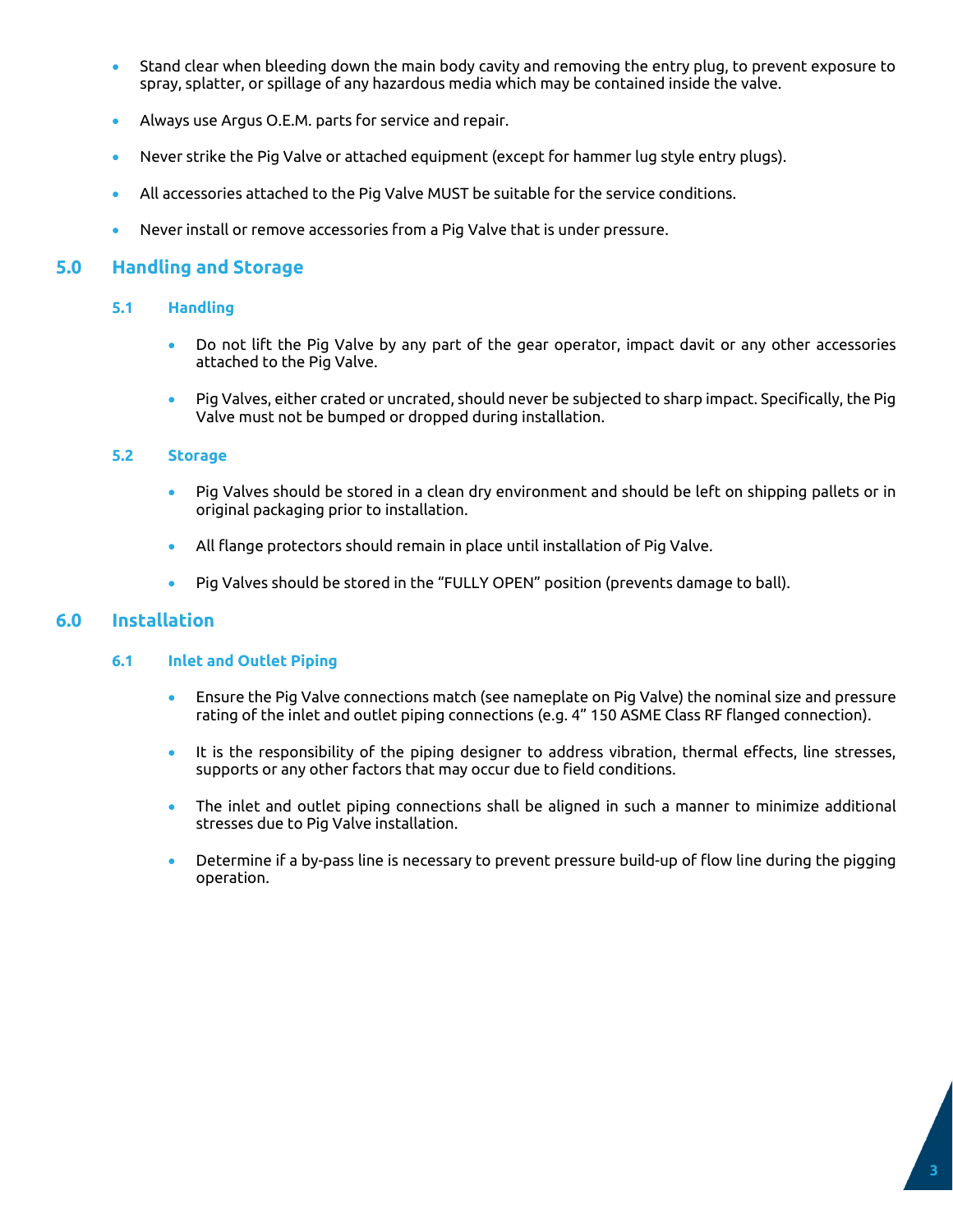#### <span id="page-4-0"></span>**6.2 Orientation**



**Figure 1: Pig Valve Orientation**

- Pig Valves can be installed with the entry plug facing either upward or to the side with the flow being horizontal. It is RECOMMENDED to install the Pig Valve with the entry plug facing upward to avoid spillage of media during the insertion and removal of pigs. Also, the entry plug is easier to handle when installed in the vertical position.
- Pig Valve models equipped with the Argus "Multi-Pig Launcher" (see "TB-ML-002" technical bulletin) or "impact davit" (see Section 7.3 Impact Davit Operation), MUST be installed with the "Multi-Pig Launcher" or "impact davit" facing upward.
- Flow direction is indicated on the Pig Valve nameplate beside "FLOW". When marked L←R flow is from the right side to the left side of Pig Valve. When marked L→R flow is from the left side to the right side of Pig valve.
- NOTE: Pig Valve "launcher type" (Launcher) if equipped with an optional tailpiece stopper MUST be installed with the tailpiece stopper in the upstream tailpiece. Pig Valve "receiver type" (Receiver) MUST have the tailpiece stopper installed in the downstream tailpiece. Consult factory for nonstandard pig stoppers.

#### <span id="page-4-1"></span>**6.3 Mounting**

- Prior to installation and once the flange protectors have been removed the Pig Valve should be inspected both inside for foreign materials and outside for signs of tampering or damage.
- All sealing surfaces MUST be free of foreign material and damage.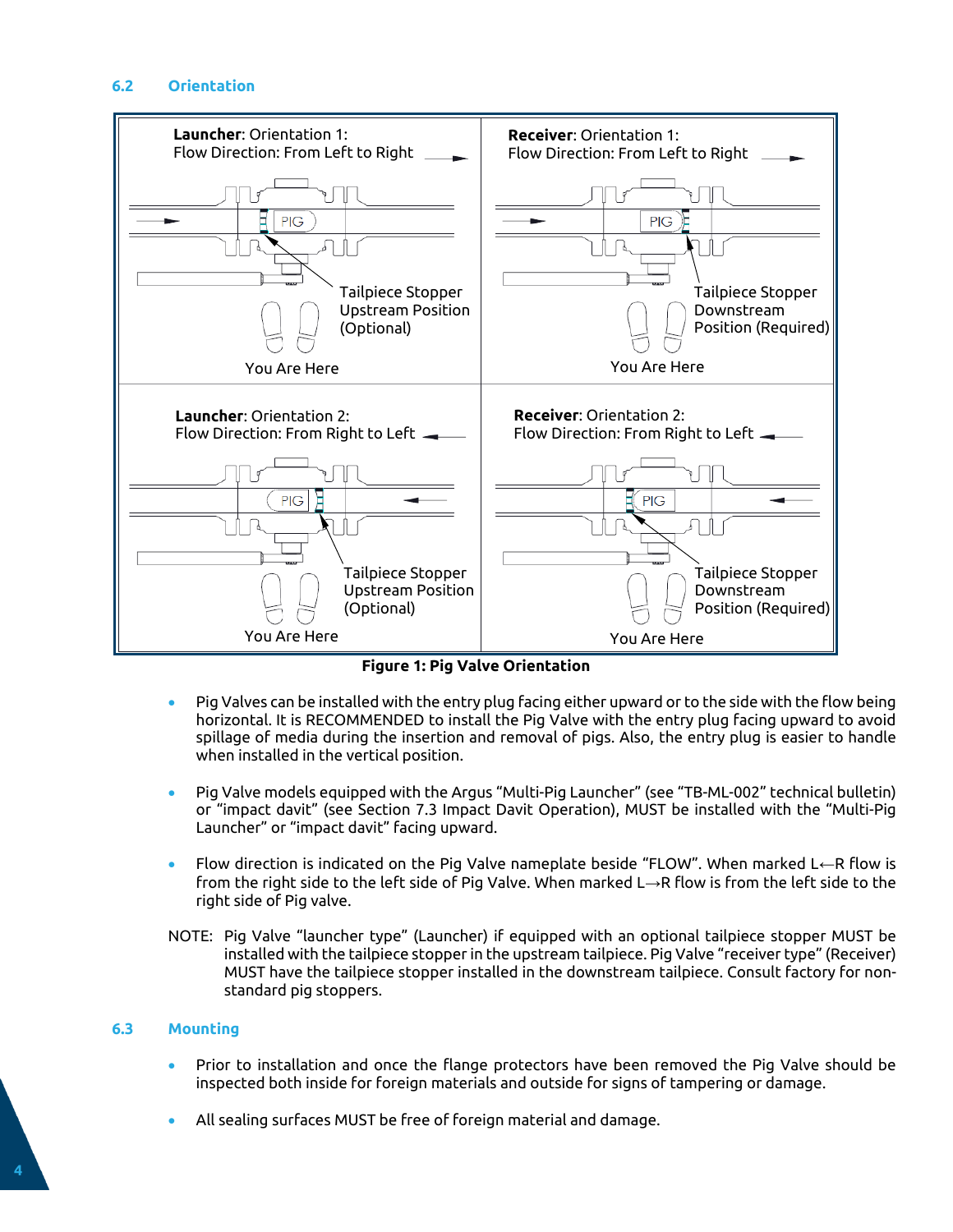- Allow sufficient workspace around the Pig Valve for accessibility to allow for proper servicing and/or removal.
- Pig Valve MUST be installed in the "FULLY OPEN" position.
- Ensure that at least one of the bleed or drain ports in the Pig Valve has been equipped with a bleed valve (see Figure 2).
- All flange studs and nuts must be tightened as recommended by industry standards.



**Figure 2: Pig Valve Model P**

#### <span id="page-5-0"></span>**7.0 Operation**

In the following section on Argus Pig Valve Operation, it is assumed that the orientation of the Pig Valve is such that the rotating stem / gear operator is facing the field technician and the flow is "left to right" for pig sending and receiving. Refer to Figure 3 – 5.

#### **A** CAUTION:

- Do NOT leave Pig Valve in a partially open position as this may damage the seats.
- Before closing Pig Valve, the pipeline must be cleaned to purge all foreign materials, which may cause damage to the ball and/or ball seats (typical for new or repaired pipelines).
- Pigs must not exceed Argus maximum recommended dimensions (see "TB-PV-001" technical bulletin).
- Steel brush style pigs are NOT recommended. The wires may scratch the seat and/or ball sealing surfaces or come loose and wedge between the seat and ball.
- Use Argus Pig Valve wrench to operate Pig Valve. Other types of wrenches may damage rotating stem.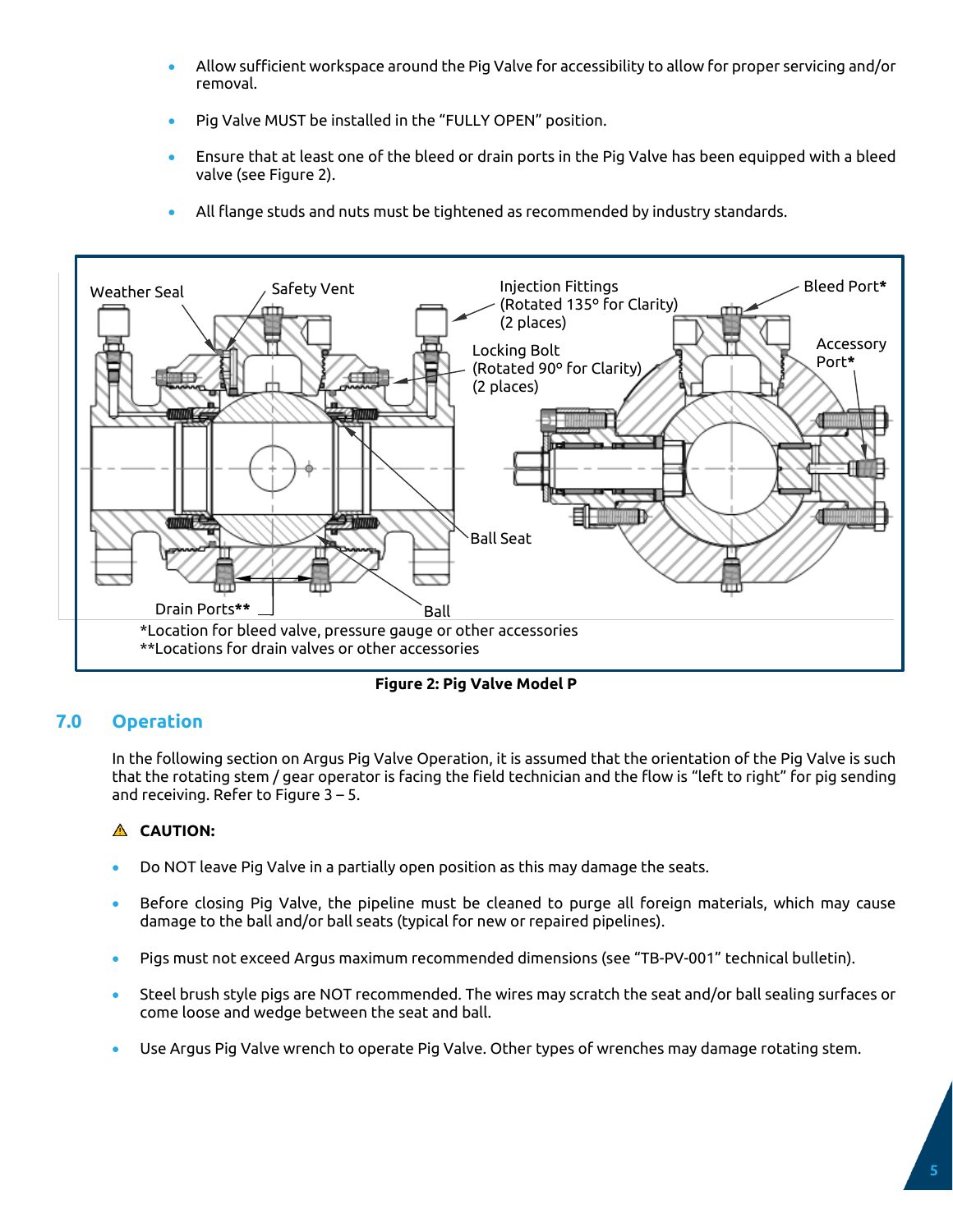#### <span id="page-6-0"></span>**7.1 Pig Sending**

- 1. Open by-pass valve (if present).
- 2. Close Pig Valve (clockwise when flow is L→R and counterclockwise when flow is L←R). The flow indicator on the rotating stem MUST be at a right angle to the flow line. If the Pig Valve is equipped with a gear operator, the "indicator" on the hub MUST read "CLOSED".
- 3. Slowly open bleed valve, bleeding pressure from the valve. Open the drain valve at the lowest point on the valve to ensure fluid is drained from Pig Valve main body cavity.
- 4. Slowly loosen entry plug (refer to Figure 3 to determine style of entry plug) by rotating counterclockwise using a "non-spark mallet", "wrench" or "impact davit". Observe the safety vent area (covered by the weather seal) at the top of the threads on entry plug (see Figure 2). If there is any media flowing from this area when the entry plug is being loosened, immediately re-tighten entry plug. Repeat steps 3 and 4. If unable to bleed all pressure from body cavity refer to the "Troubleshooting" section in this manual.
- **WARNING:** Do NOT loosen entry plug more than one-half turn until certain there is NO leakage from the vent area. Failure to follow these instructions may result in serious injury or fatality.
- 5. Remove entry plug.
- **CAUTION:** It is important to prevent any foreign material from entering Pig Valve main body cavity when entry plug is removed. Ensure entry plug stays clean and free of damage when removed from Pig Valve.
- 6. Insert pig into Pig Valve. Bullet type pigs MUST be inserted nose down.
- 7. Before installing the entry plug, check that the bevel sealing area and threads on both the entry plug and main body are free of foreign material and burrs. Make sure the O-ring in the main body entry plug opening is not damaged (replace as required).
- 8. Install entry plug.
- **CAUTION:** Do NOT over-tighten the entry plug. Excessive tightening (hammering after entry plug has stopped rotating) can cause damage to the entry plug and/or the main body.
- 9. Close all bleed valves.
- 10. Equalize cavity pressure with the pressure equalizing valve (if present).
- 11. Open Pig Valve to send pig into the flow line.
- 12. Close by-pass valve (if present).
	- NOTE: When equipped with a by-pass line, the by-pass shut-off valve may need to be closed prior to opening the Pig Valve and sending the pig. This will help build up sufficient pressure upstream of the pig to push it into the downstream piping. The extent of line contamination and the interference fit between the pig and flow line will determine whether this is necessary.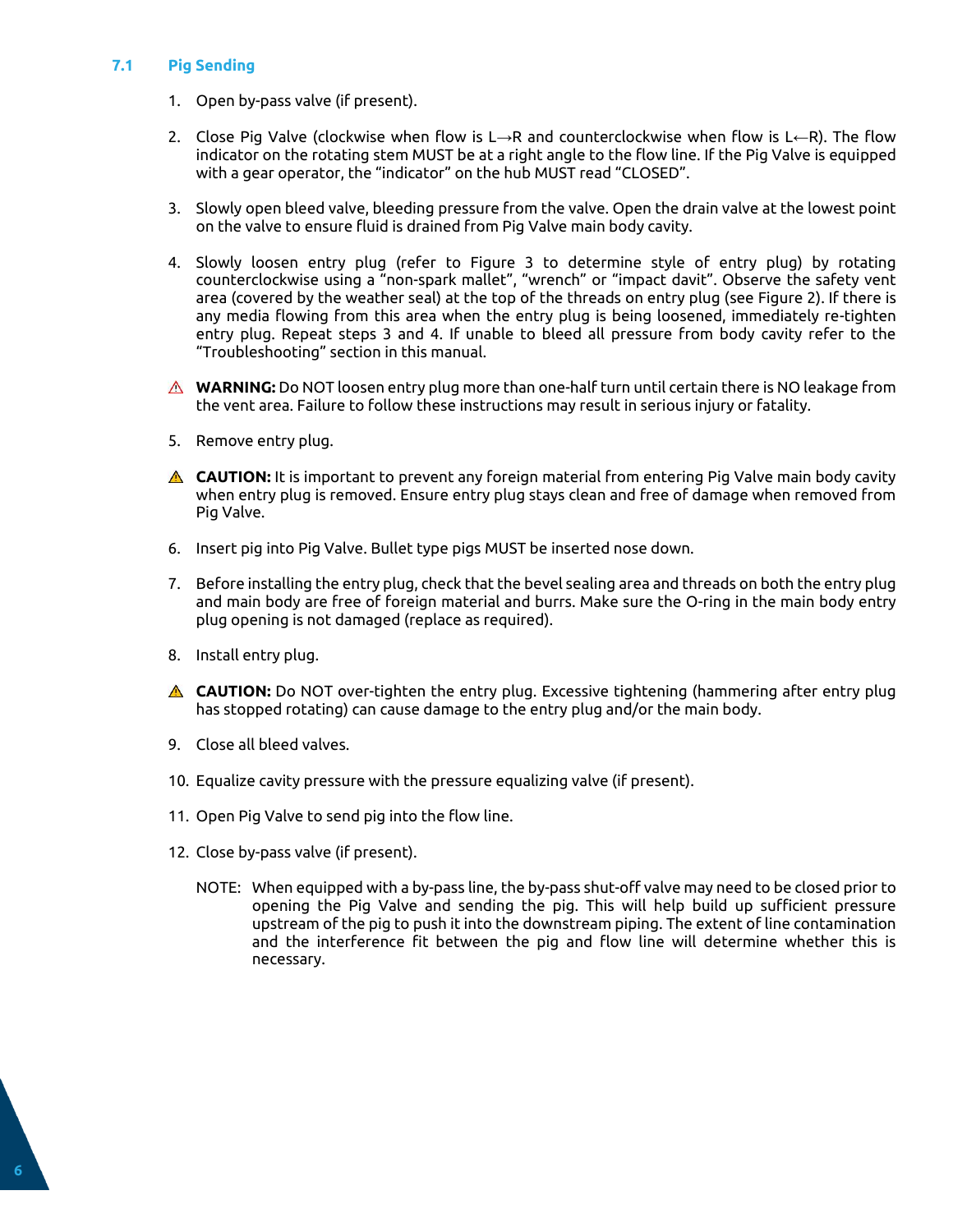

**Figure 4: Pig Valve (Top View)**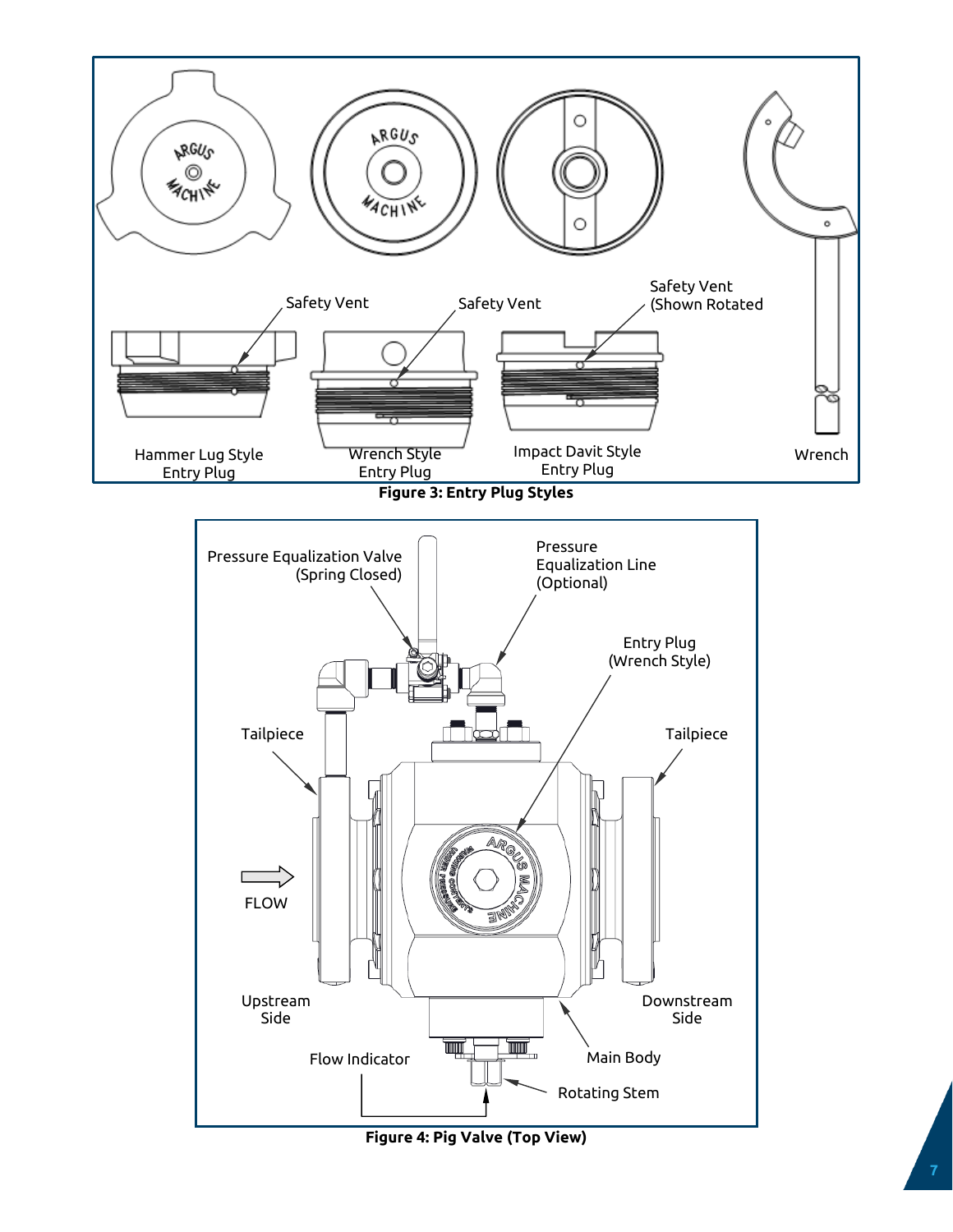

**Figure 5: Pig Valve c/w Impact Davit & Gear Operator**

#### <span id="page-8-0"></span>**7.2 Pig Receiving**

- 1. Once the pig has reached the Pig Valve, open by-pass valve (if present).
- 2. Close Pig Valve (clockwise when flow is L→R and counterclockwise when flow is L←R). The flow indicator on the rotating stem MUST be at a right angle to the flow line. If the Pig Valve is equipped with a gear operator, the "indicator" on the hub MUST read "CLOSED".
- 3. Slowly open the bleed valve, bleeding pressure and draining fluid from Pig Valve main body cavity.
- 4. Slowly loosen entry plug (refer to Figure 3 to determine style of entry plug) by rotating counterclockwise using a "non-spark mallet", "wrench" or "impact davit". Observe the safety vent area (covered by the weather seal) at the top of the threads on entry plug (see Figure 2). If there is any media flowing from this area when the entry plug is being loosened, immediately re-tighten entry plug. Repeat steps 3 and 4. If unable to bleed all pressure from body cavity refer to the "Troubleshooting" section in this manual.
- **A** WARNING: Do NOT loosen entry plug more than one-half turn until certain there is NO leakage from the vent area. Failure to follow these instructions may result in serious injury or fatality.
- 5. Remove entry plug.
- **CAUTION:** It is important to prevent any foreign material from entering Pig Valve main body cavity when entry plug is removed. Ensure the entry plug stays clean and free of damage when removed from Pig Valve.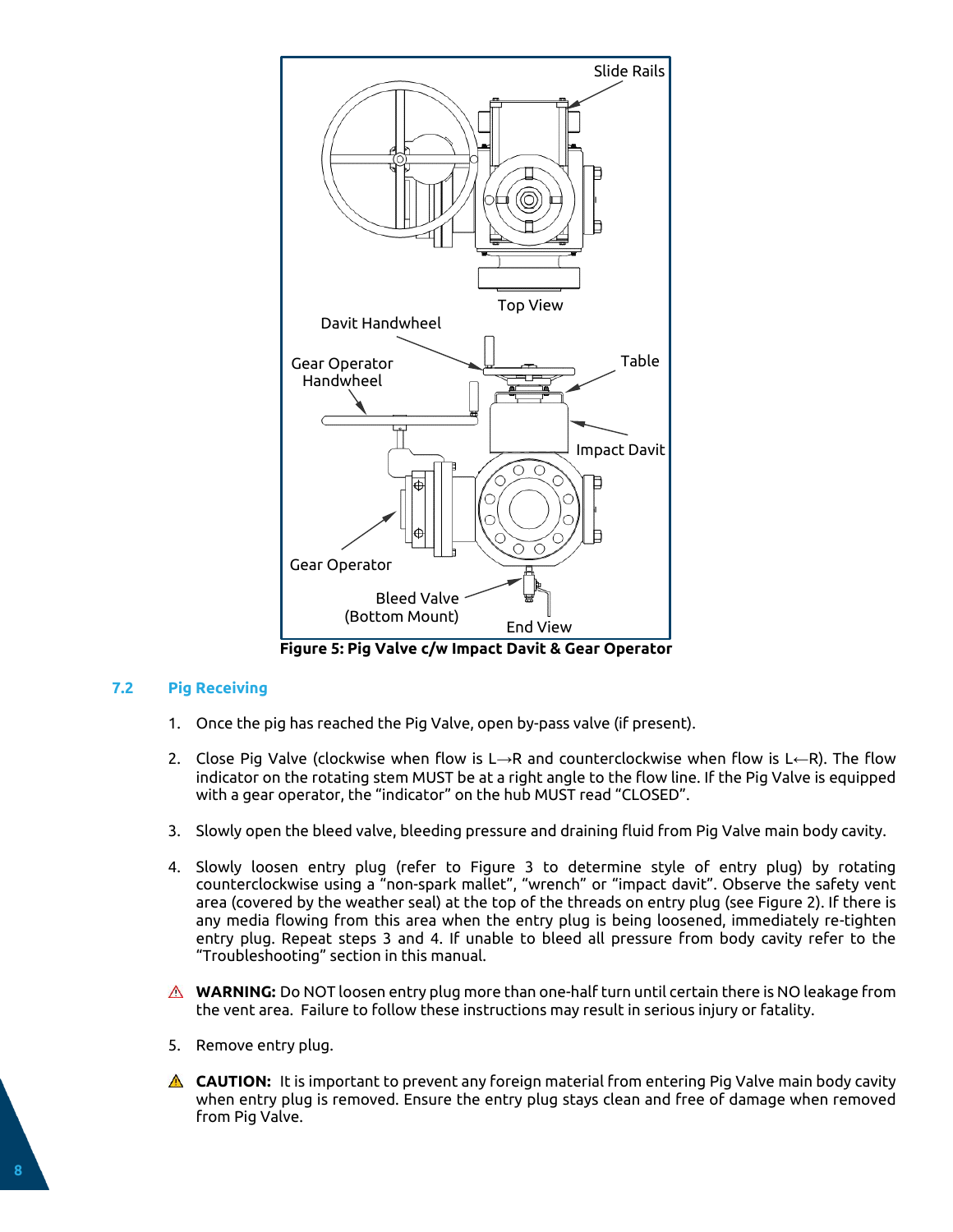- 6. Remove pig from Pig Valve.
- **WARNING:** Should the pig be difficult to remove, do NOT use excessive side force. This may result in damage to the pig, entry plug seal area, or ball. More importantly, it may shift the ball causing leakage across the ball seat releasing hazardous media. Pull the pig directly out of the Pig Valve without working it from side to side. Failure to follow these instructions may result in serious injury or fatality.
- 7. Before installing entry plug, check that the bevel sealing area and threads on both entry plug and main body are free of foreign material and burrs. Make sure the O-ring in main body entry plug opening is not damaged (replace as required).
- 8. Install entry plug.
- **CAUTION:** Do NOT over-tighten the entry plug. Excessive tightening (hammering after entry plug has stopped rotating) can cause damage to the entry plug and/or the main body.
- 9. Close all bleed valves.
- 10. Equalize cavity pressure with the pressure equalization valve (if present).
- 11. Open Pig Valve.
- 12. Close by-pass valve (if present).

#### <span id="page-9-0"></span>**7.3 Impact Davit Operation**

This section applies to only those Argus Pig Valves equipped with an impact davit (standard on larger size Pig Valves) for easy removal and installation of the entry plug. Refer to Figure 5.

- **CAUTION:** Disassembly and swapping of impact davits may cause malfunction and/or damage to the equipment. If disassembly or repair is required consult the factory for procedures.
- 1. With Pig Valve closed and the pressure bled off, rotate impact davit handwheel clockwise until all "free play" in stem is gone (approximately one-quarter turn).
- 2. Quickly and firmly, swing impact davit handwheel counterclockwise creating a hammering effect on entry plug. This will loosen the entry plug a small amount. Repeat until entry plug is loose (approximately 3 to 5 times).
- **WARNING:** Do NOT loosen entry plug more than one-half turn until certain there is NO leakage from the vent area. Failure to follow these instructions may result in serious injury or fatality.
- 3. Once entry plug is loose, the impact davit handwheel can be turned counterclockwise continuously until entry plug lifts out of main body and reaches the top of its travel.
- 4. Slide table (with entry plug attached) to the opposite end of slide rails to expose Pig Valve main body cavity.
- **A** CAUTION: Make sure that no part of entry plug strikes the Pig Valve or impact davit assembly.
- 5. Insert pig into the ball if "pig sending". Remove pig from the ball if "pig receiving".
- 6. Ensure that the bevel sealing area and threads on both the entry plug and main body are free of foreign material and burrs. Make sure the O-ring in main body entry plug opening is not damaged (replace as required).
- 7. Slide the table (with entry plug attached) back over entry plug opening.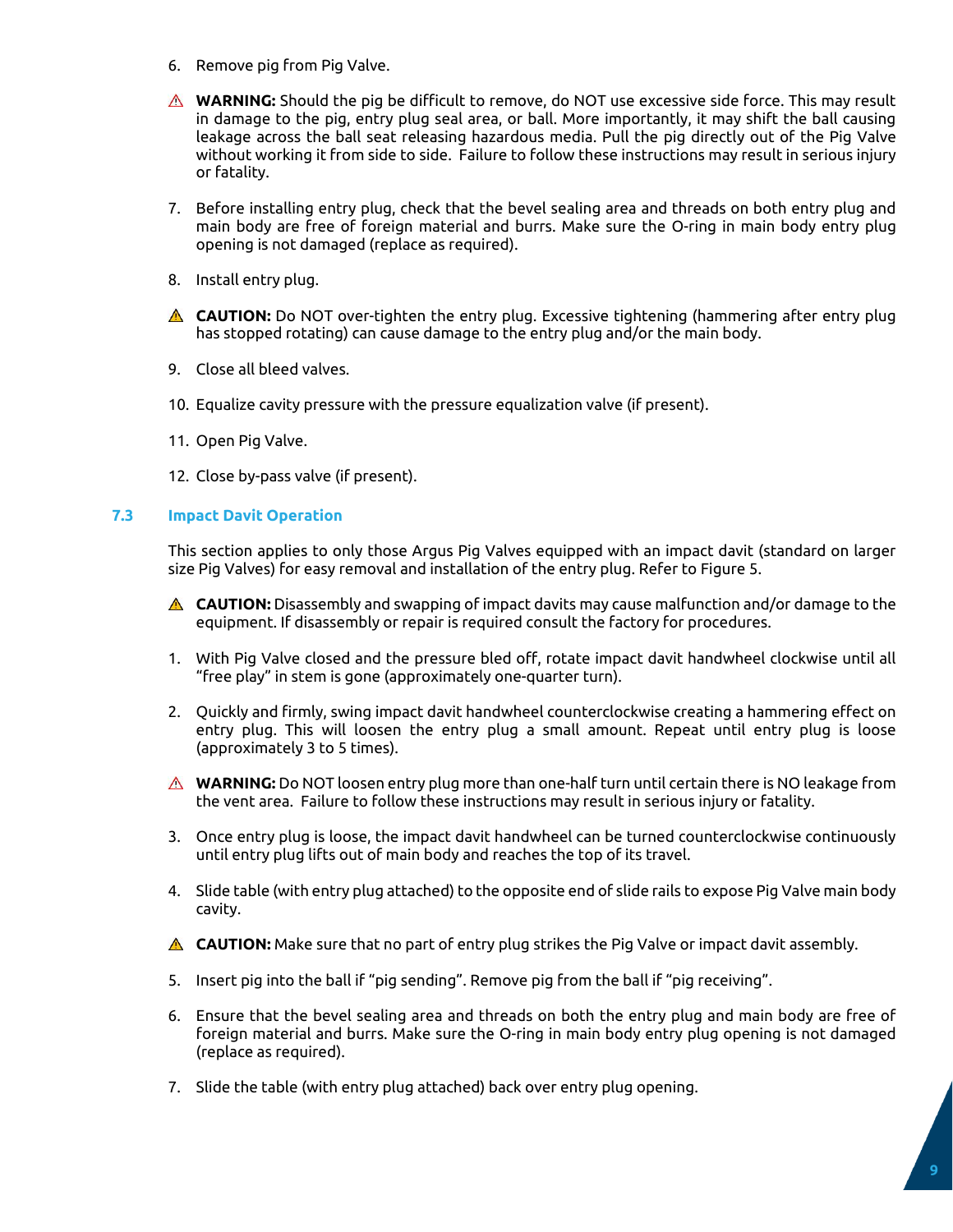- 8. Rotate impact davit handwheel clockwise, lowering entry plug and continue turning impact davit handwheel until entry plug is seated metal to metal in the Pig Valve main body.
- **CAUTION:** Ensure first thread on entry plug engages freely before proceeding. If first thread does not engage freely back entry plug off and inspect threads for damage or contamination (clean or repair threads as required).
- 9. Rotate the impact davit handwheel counterclockwise until all "free play" in stem is gone (approximately one-quarter turn).
- 10. Quickly and firmly, swing impact davit handwheel clockwise to drive entry plug closed. Repeat steps 9 & 10 making certain that entry plug is seated (approximately 3 to 5 times).
- **CAUTION:** Do NOT over-tighten the entry plug. Excessive tightening (hammering after entry plug has stopped rotating) can cause damage to the entry plug and/or the main body.

#### <span id="page-10-0"></span>**7.4 Pressure Alert Valve Operation**

This section applies to only those Argus Pig Valves equipped with a Pressure Alert Valve (PAV) (optional on Pig Valves with wrench style entry plugs) for an additional feature to alert cavity pressure. Refer to Figure 6.

- 1. With Pig Valve closed and the cavity pressure bled down, proceed to unscrew PAV stem.
- **WARNING:** Do NOT remove Pressure Alert Valve stem if there is pressure present while unthreading. Failure to follow these instructions may result in serious injury or fatality.

NOTE: The pressure alert valve is not intended to be used to bleed down cavity pressure.

- 2. Once the stem is removed from the PAV body place it and the chain on top of entry plug to ensure it will not catch on anything while unscrewing the entry plug.
- **WARNING:** Do not cut, or break chain off from entry plug because it will render this safety device useless. Failure to follow these instructions may result in serious injury or fatality.
- 3. Slowly loosen entry plug (refer to Figure 3 to determine style of entry plug) by rotating counterclockwise using the supplied entry plug wrench. Observe the safety vent area (covered by the weather seal) at the top of the threads on entry plug (see Figure 2). If there is any media flowing from this area when the entry plug is being loosened, immediately re-tighten entry plug. Slowly open bleed valve to valve bleeding pressure and draining fluid from Pig Valve main body cavity. If unable to bleed all pressure from body cavity refer to the "Troubleshooting" section in this manual.
- **WARNING:** Do NOT loosen entry plug more than one-half turn until certain there is NO leakage from the vent area. Failure to follow these instructions may result in serious injury or fatality.
- **WARNING:** Be sure that while using entry plug wrench not to disturb the Pressure Alert Valve that protrudes from the valve body. Failure to follow these instructions may result in serious injury or fatality.
- 4. For pig sending refer to 7.1 (steps 5 to 10) and for Pig Receiving refer to 7.2 (steps 5 to 10).
- 5. Reattach stem and chain by threading clockwise into body of the PAV.
- 6. If pig sending, open Pig Valve to send pig into the flow line.
- 7. If receiving open Pig Valve.
- 8. Close by-pass valve (if present).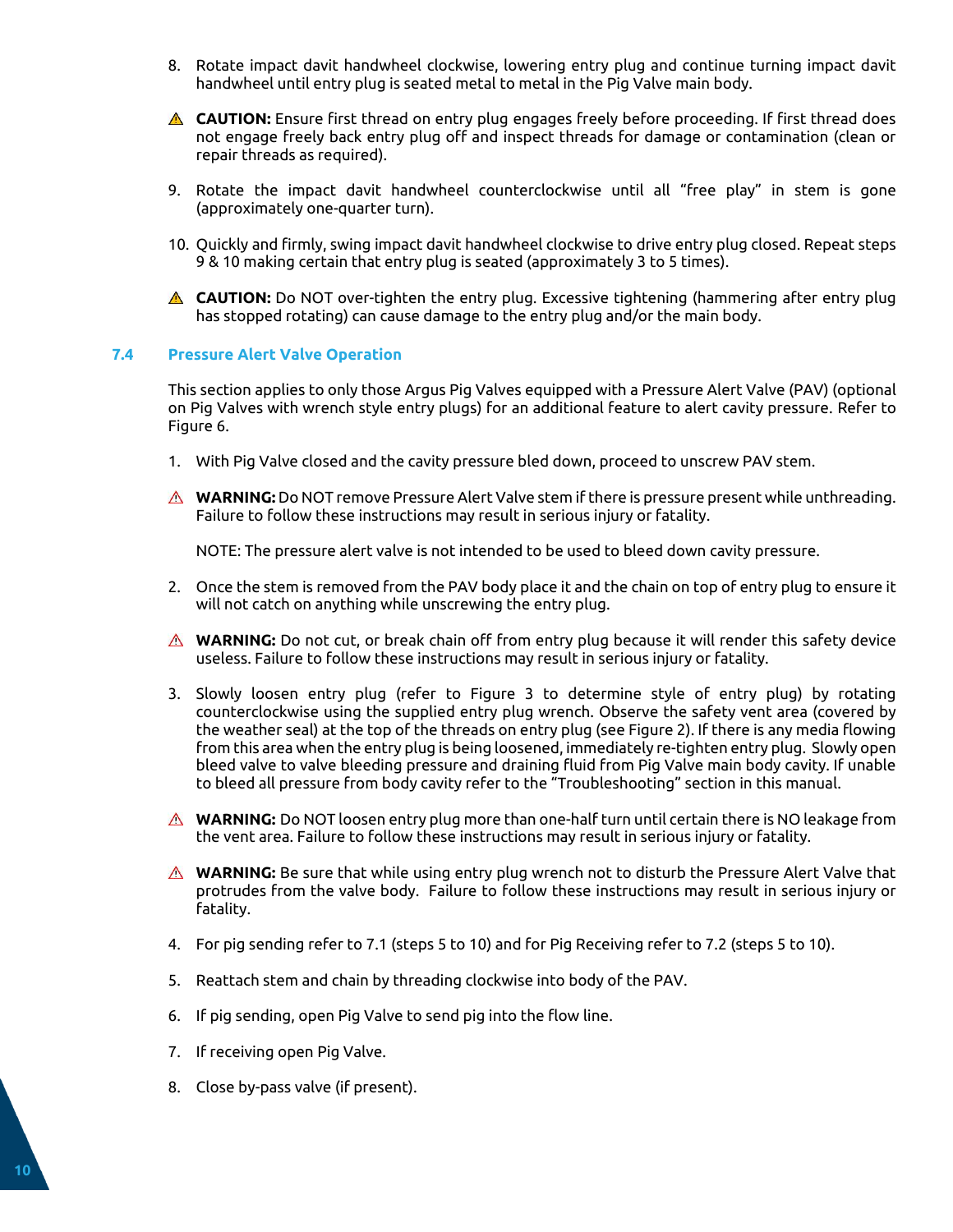

**Figure 6: Pig Valve c/w Pressure Alert Valve**

#### <span id="page-11-0"></span>**8.0 Maintenance**

1. In climates where the flow line experiences freezing temperatures, drain any water or other media (which may solidify) from the Pig Valve through the drain ports on the bottom of the main body.

**A** CAUTION: Media left in Pig Valve that is susceptible to freezing may damage the Pig Valve.

- 2. If Pig Valve is a model P, lubricant can be injected into the Pig Valve to potentially increase the service life and reduce operating torque (see Section 9.0 Injection Guidelines). As part of a preventative maintenance program, it is recommended to lubricate the Pig Valve based on the frequency of operation and severity of service. The following are only guidelines as the required lubrication frequency is highly depended on the operation conditions:
	- a. Lubricate the valve once every 30 cycles or once every two months, whichever comes first.
	- b. Lubricate the valve whenever there is a noticeable increase in operating torque.
	- c. Increase the frequency of lubrication during initial line commissioning and periods when higher levels of contaminants are present in the media.
- 3. 4" 1500, 6" 1500 and 8" 150-1500 ASME Class model P Pig Valves are equipped with a modified 3/8" pipe plug that has a built-in leak path (see Figure 7). Should the primary rotating stem seal fail a small amount of grease will be displaced thru this modified pipe plug.
	- a. Close Pig Valve and bleed all main body cavity pressure.
	- b. Replace modified pipe plug with a standard 3/8" pipe plug.
	- c. Service Pig Valve as soon as possible.
- 4. It is recommended to inspect entry plug seal and sealing surface during the regular pigging operation (when entry plug is removed). Replace seal and repair seal surface if required.
- 5. Every 2 to 3 months Argus recommends cycling the Pig Valve to ensure that it operates smoothly. Cycle more often in severe service to maintain smooth operation.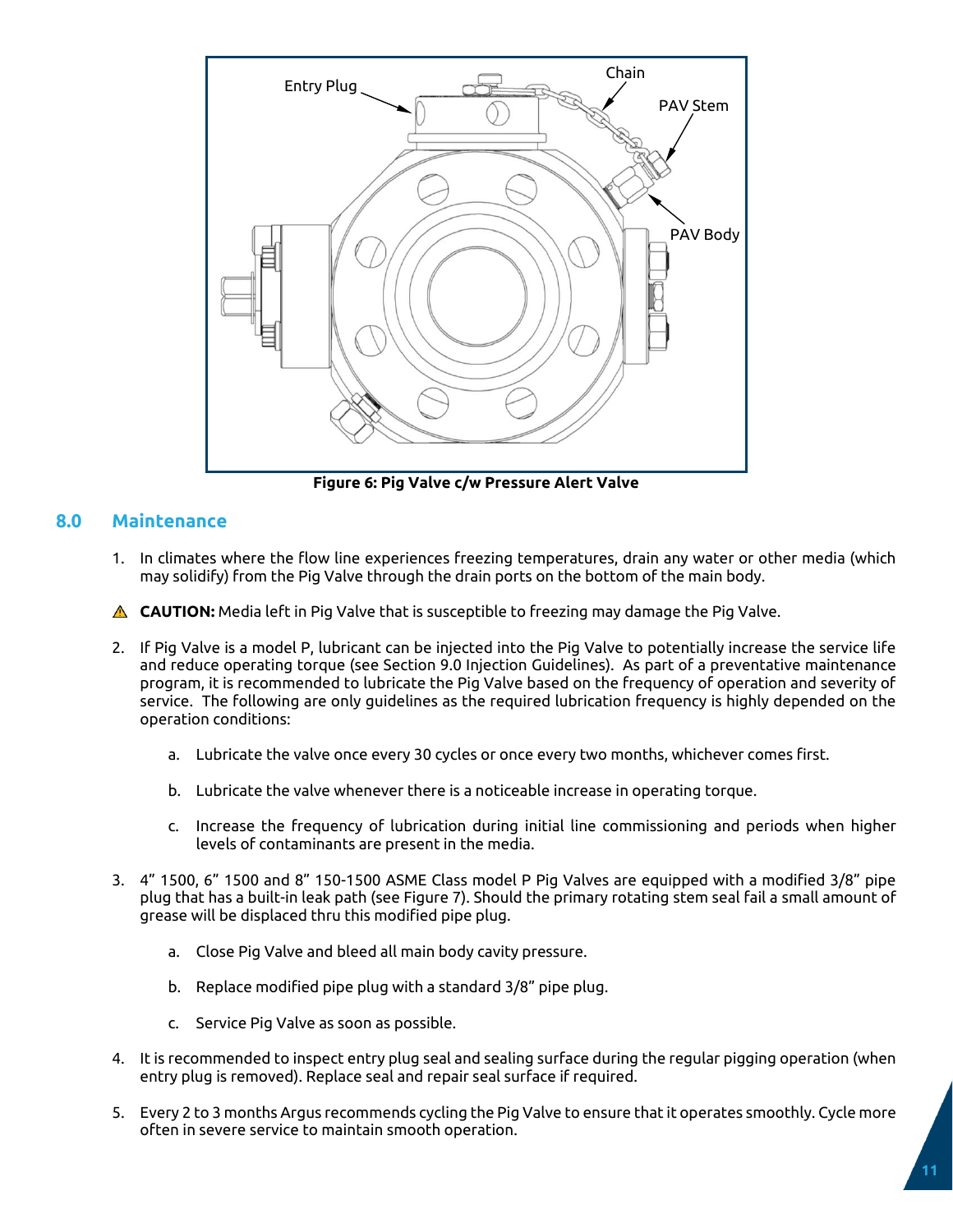6. In severe service, where media build up may be a concern, it is recommended to inject cleaners as required (see Section 9.0 Injection Guidelines).



**Figure 7: Stuffing Box Sub-Assembly c/w Modified Pipe Plug**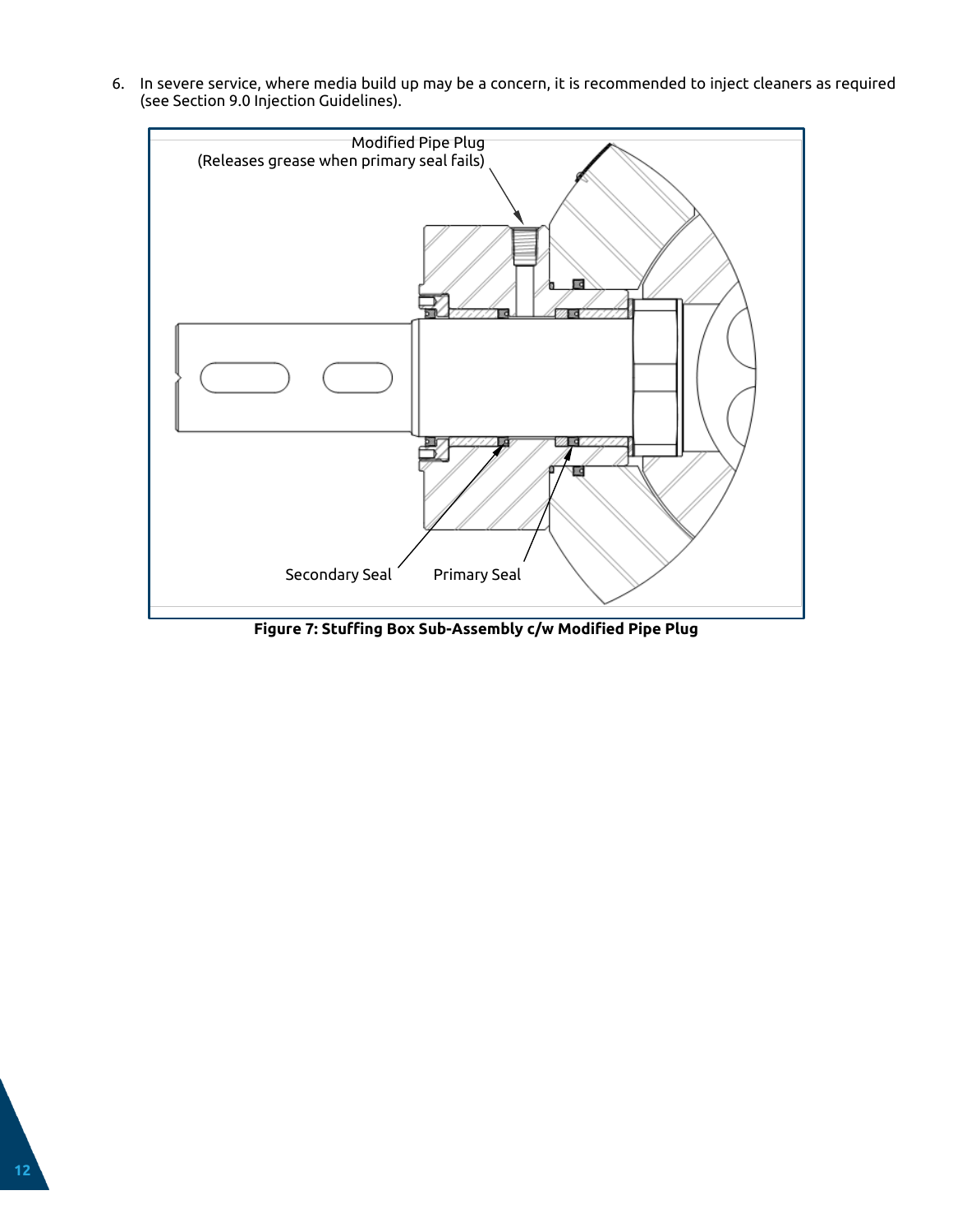#### <span id="page-13-1"></span><span id="page-13-0"></span>**9.0 Injection Guidelines**

#### **9.1 Introduction**

Argus model P Pig Valves are equipped with seat injection ports. These ports are used to inject cleaners, lubricants, and sealants into the interface between the seat insert and the ball. Periodic injection of these cleaners, lubricants and sealants will reduce downtime, costly repairs and prolong the life of the Pig Valve. Cleaners and lubricants are especially recommended for severe service applications. Refer to Figure 2.

#### <span id="page-13-2"></span>**9.2 General**

- Refer to manufacturers' instructions for use of injection equipment, cleaners, lubricants, and sealants.
- Best results are achieved by injecting cleaners and/or lubricants while Pig Valve is in the "FULLY OPEN" or "CLOSED" position.
- Inject a sufficient quantity of cleaner, lubricant or sealant as required. A rule of thumb is to inject approximately 1-2 ounces (20 to 40 strokes, when using Sealweld® SuperGun) per inch of valve size into each injection fitting.

#### <span id="page-13-3"></span>**9.3 Injection Equipment**

- **WARNING:** Read and follow all manufacturers' instructions for safe operation of injection equipment. Failure to follow these instructions may result in serious injury or fatality.
- Injection equipment is required to inject cleaners, lubricants and sealants into the Pig Valve.
- Recommend Sealweld $\circledR$  SuperGun or equivalent.

#### <span id="page-13-4"></span>**9.4 Cleaners**

- Cleaners are used to clean critical seal surfaces and sealant passages by softening, flushing and removing old sealants, residual buildup and foreign particles (such as sand, debris, scales, etc).
- Recommend Sealweld $@$  Valve Cleaner Plus or equivalent.

#### <span id="page-13-5"></span>**9.5 Lubricants**

- Lubricants are designed to protect critical seal surfaces against corrosion and flush out pipeline contaminants, as well as reduce operating torque requirements.
- Recommend Sealweld $\circledast$  Equa-Lube Eighty lubricant, Chemola Desco 622 lubricant/sealant, or equivalent.

#### <span id="page-13-6"></span>**9.6 Sealants**

- $\triangle$  **WARNING:** Pigging the flow line is NOT recommended after sealant has been injected into Pig Valve (repair the Pig Valve before continuing pigging operation). Sealant may be used to ensure positive shut-off of the flow line when the Pig Valve is closed. Failure to follow these instructions may result in serious injury or fatality.
- Sealants are designed specifically for use with minor to severe leaking valves and emergency valve sealing operations.
- Recommend (minor leakage): Sealweld<sup>®</sup> Total-Lube #911 lubricant/sealant or equivalent.
- Recommend (severe leakage): Sealweld $\circledast$  Ball Valve Sealant #5050 sealant or equivalent.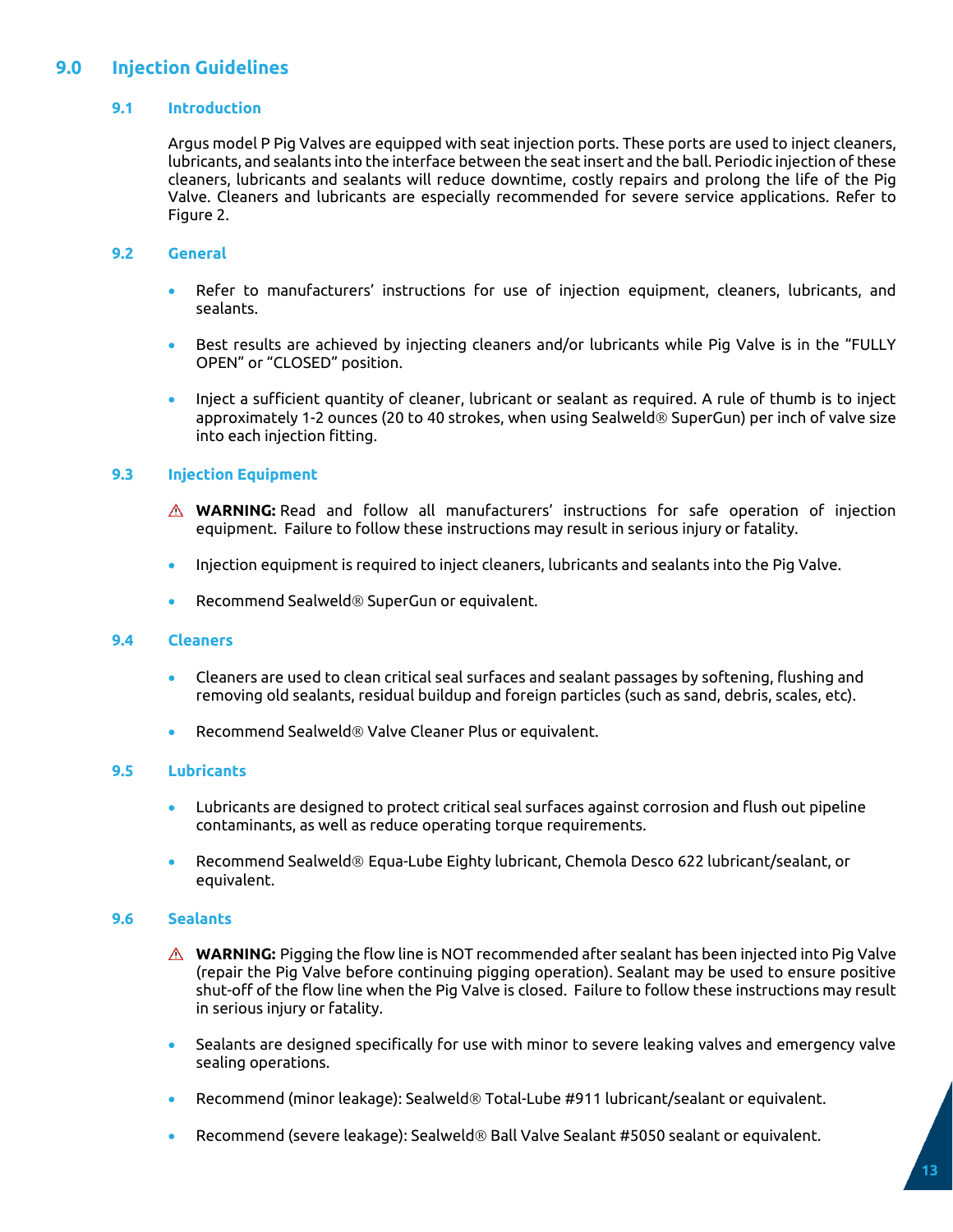### <span id="page-14-0"></span>**10.0 Troubleshooting**

#### **Table 1: Problems & Possible Solutions**

| <b>Problem</b>                                      | <b>Possible Causes</b>                                            | <b>Possible Solutions</b>                                                                                                      |
|-----------------------------------------------------|-------------------------------------------------------------------|--------------------------------------------------------------------------------------------------------------------------------|
|                                                     | High torque<br>1.                                                 | Open pressure equalization line (if equipped)<br>1.<br>Check equalization line/valve for blockage and<br>repair as required    |
| Pig Valve won't open                                | 2.<br>Media build up causing a sticking<br>effect on moving parts | Inject valve cleaner and lubricant into ball seats<br>2.                                                                       |
|                                                     | 3.<br>Media inside Pig Valve is frozen                            | (model P only, see Section 9.0 Injection<br>Guidelines)                                                                        |
|                                                     |                                                                   | 3.<br>De-ice                                                                                                                   |
|                                                     | Foreign matter caught in ball and/or<br>1.<br>ball seats          | Remove Pig Valve from flow line and repair<br>1.                                                                               |
| <b>Pig Valve won't close</b>                        | 2.<br>Stops not set properly on gear<br>operator (if equipped)    | Adjust stops on gear operator<br>2.<br>(see gear operator "Operating Manual")                                                  |
|                                                     | Foreign matter caught in ball and/or<br>1.<br>ball seats          | Inject cleaner and lubricant into ball core seats<br>1 <sub>1</sub><br>(model P only, see Section 9.0 Injection<br>Guidelines) |
|                                                     | 2.<br>Ball core seats scratched                                   | Remove Pig Valve from flow line and repair<br>2.                                                                               |
| <b>Pig Valve cavity will</b><br>not bleed down when | Equalization valve leaks<br>3.<br>(if equipped)                   | Remove Pig Valve from flow line and repair<br>3.                                                                               |
| in "CLOSED"<br>position                             | Stops not set properly on gear<br>4.                              | 4. Adjust stops on gear operator<br>(see gear operator "Operating Manual")                                                     |
|                                                     | operator (if equipped)                                            | 5.                                                                                                                             |
|                                                     | <b>Bleed Valve plugged</b><br>5.                                  | Replace bleed valve. Close Pig Valve and bleed<br>down main body cavity<br>(see Section 7.0 Operation)                         |
|                                                     | Pig Sealed on face of Entry Plug<br>6.                            | Use alternate bleed valve, or isolate valve and<br>6.<br>bleed down the line and remove the Pig                                |
|                                                     | O-ring seal damaged<br>1.                                         | Remove entry plug and replace O-ring seal<br>1.                                                                                |
| Leakage around<br>entry plug                        | Seal surface damaged<br>2.                                        | 2. Remove entry plug and inspect seal surfaces<br>repair as required                                                           |
|                                                     | Foreign matter on seal surface<br>3.                              | Remove entry plug and clean off foreign matter<br>3.                                                                           |
| Leakage around                                      | Primary seal in tailpiece is damaged<br>1.                        | 1.<br>Remove Pig Valve from flow line and replace<br>primary seal                                                              |
| tailpiece                                           | 2.<br>Seal surfaces damaged                                       | 2.<br>Remove Pig Valve from flow line inspect seal<br>surfaces and repair as required                                          |
| <b>Bleed valve leaking</b>                          | Seats and/or seals damaged<br>1.                                  | Replace bleed valve. Close Pig Valve and bleed<br>1.<br>down main body cavity<br>(see Section 7.0 Operation)                   |
|                                                     | 2.<br>Bleed valve not closed                                      | Close bleed valve<br>2.                                                                                                        |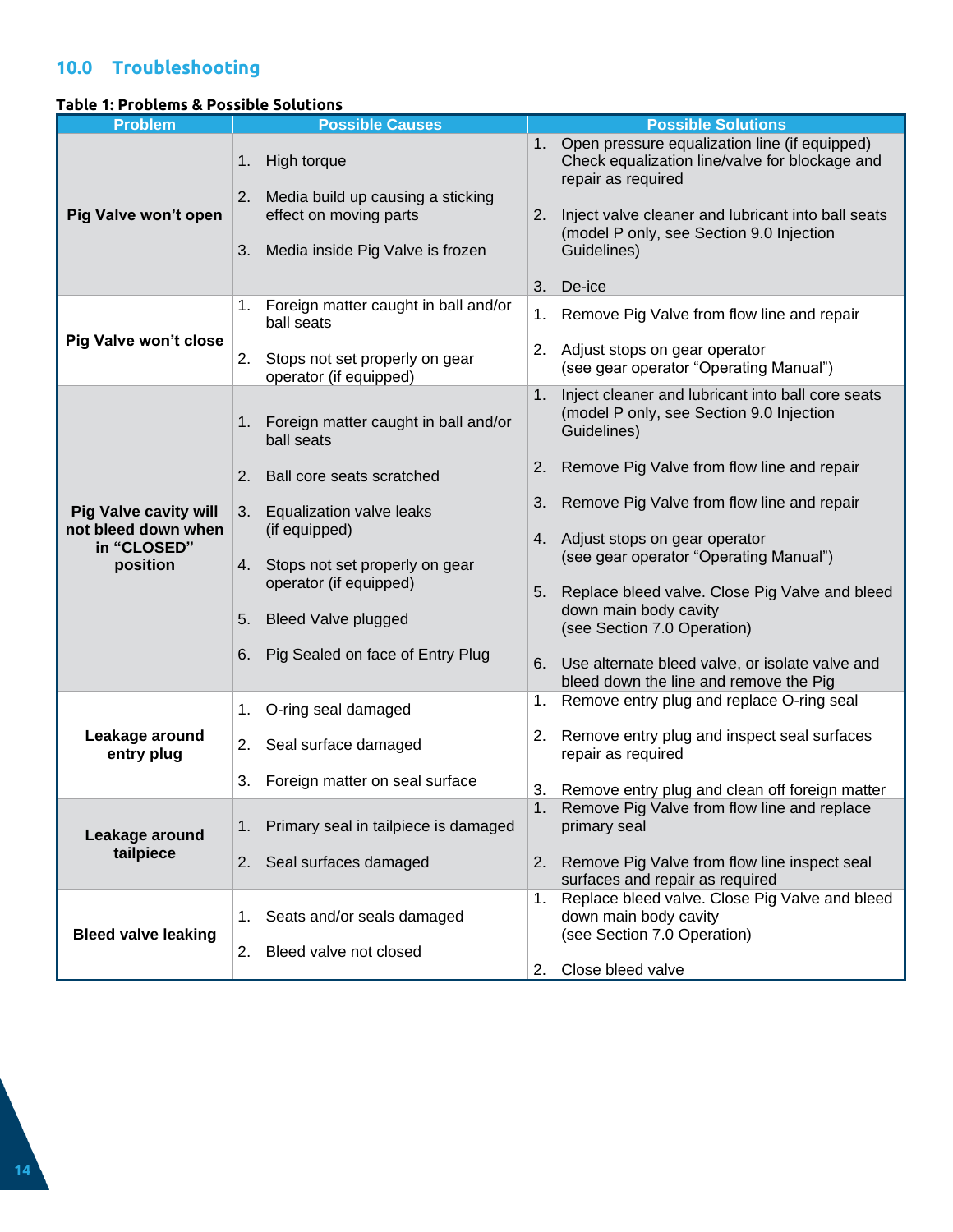#### <span id="page-15-1"></span><span id="page-15-0"></span>**11.0 Ordering Pig Valves & Pig Valve Service**

#### **11.1 Ordering Argus Pig Valves**

When Argus Pig Valves are ordered, the following information will be required:

- Model
- Size
- ASME Class pressure rating and flange type (e.g. 600 ASME Class RF)
- Pig Launcher or Pig Receiver
- Flow direction (from "left to right" or "right to left", with "rotating stem" facing user)
- Type of pig (Sphere or Bullet/Scraper)
- Quantity of pigs required
- Quantity of Pig Valves required
- Tailpiece pig stopper (optional on "Launchers")
- Gear operator (optional on some sizes)
- Automatic or manual multi-pigging (optional, see "Multi-Pig Launcher" bulletin)
- Pressure equalization line (optional & not available on all sizes)
- Options or accessories

#### <span id="page-15-2"></span>**11.2 Ordering Service for Argus Pig Valves**

When requesting service for Argus Pig Valves, please provide the following data to the Service Department:

- Size
- Model

• ASME class pressure rating

• Serial number

Example:

- 6" Pig Valve
- Model P
- 1500 ASME Class
- S/N PV 0100

#### <span id="page-15-3"></span>**11.3 Contact Information**

For ordering Argus Pig Valves or for service please contact us at:

Argus Order Desk (Assembly Division) 5820 97 Street NW, Edmonton, Alberta, Canada T6E 3J1

Website: argusinnovates.com Email: info@argusinnovates.com Toll Free: 1.888.434.9451 Phone: 780.434.9451